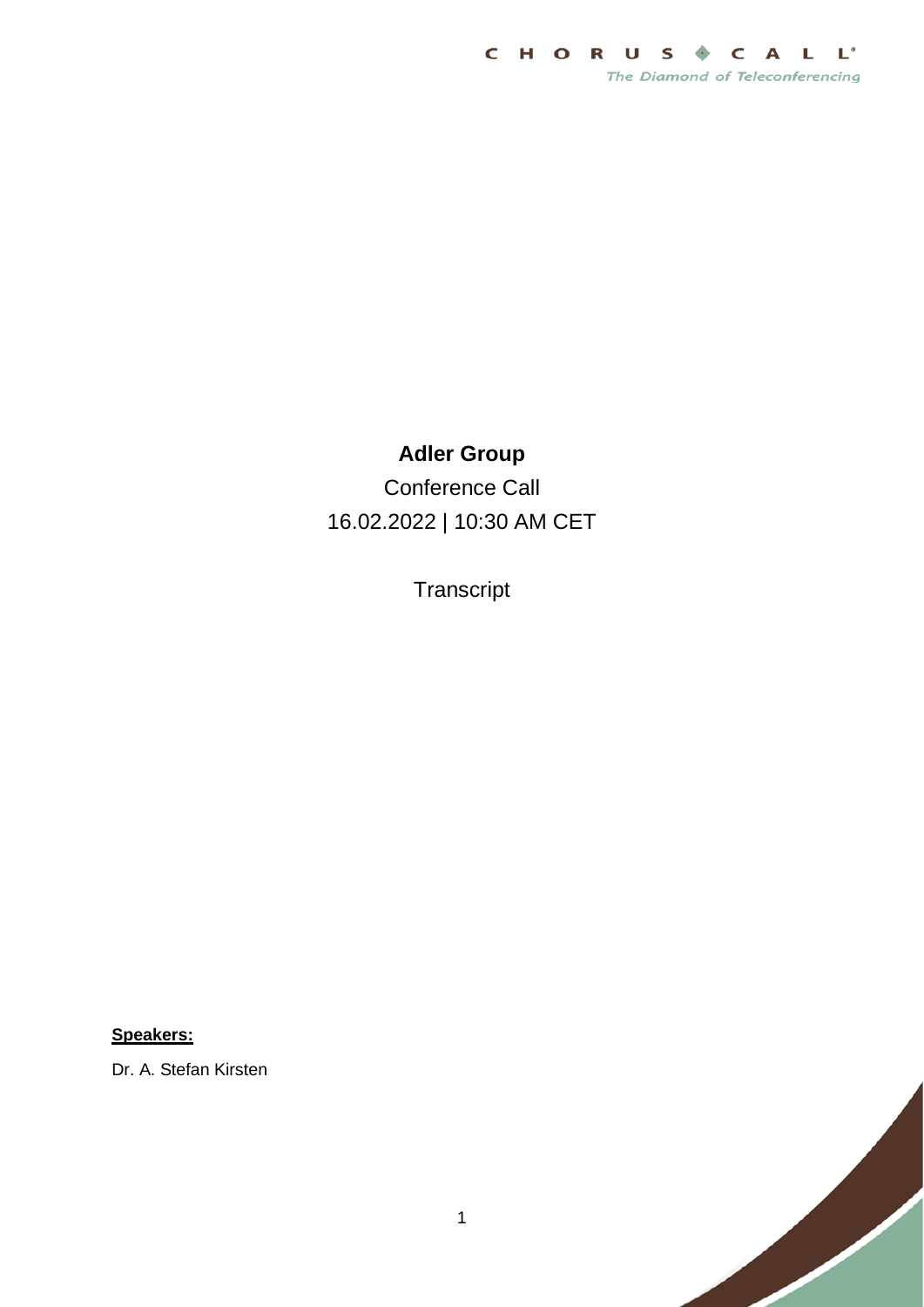Dr. A. Stefan Kirsten Good morning, ladies and gentlemen. Thank you for joining at short notice, thank you for being so many, thank you for your interest in Adler, and please have patience to listen to me for approximately ten minutes.

> I will then take some questions, caveats to be mentioned at the end of my short speech. My name is Stefan Kirsten, and some of you might still know me as the former CFO of Vonovia from 2011 to 2018.

> Since then, I've been a nonexecutive director, an investor, a consultant, and somebody who was allowed to sleep more than six hours a night, which was at Vonovia not always the case.

> The board of Adler has co-opted me into its midst today, and I've been elected chairman as of this morning. My predecessor, Peter Maser, will stay as my deputy, and I owe him gratitude for not leaving the company and supporting me in this complex situation.

> Ladies and gentlemen, this is a franchise, and I, as the new kid on the block, need every help, experience, and expertise with Adler.

> Why did this happen at this time? Why me? You would have to ask yourself. We all know and we can see that Adler is besieged. The Viceroy report of October 2021 has created quite some damage.

> The company has been rather mute about the situation. By the way, this is owed to a certain degree also by the advice of our special legal counsel. We had departures from the board, namely my friend and former colleague, Michael Bütter.

> We have a special audit underway with KPMG in Germany. BaFin is looking into our last published year-end 2020. By the way, they do this since summer last year.

> We've had a rating downgrade from S&P last Friday, and we informed the market about possible delays for the 2021 year-end, with all the consequences. This all, ladies and gentlemen, has led to a crisis.

> A crisis in communication is a crisis in trust, in the company, its board, its management, and therefore it has also led to a significant erosion of the share price as well, and has had negative effects to the bonds.

> Here is the point where I would like to talk about an unrelated, I repeat unrelated, but relevant topic, Wirecard. Ladies and gentlemen, let's not fool ourselves, Wirecard has cost Germany, or better the German-listed space, their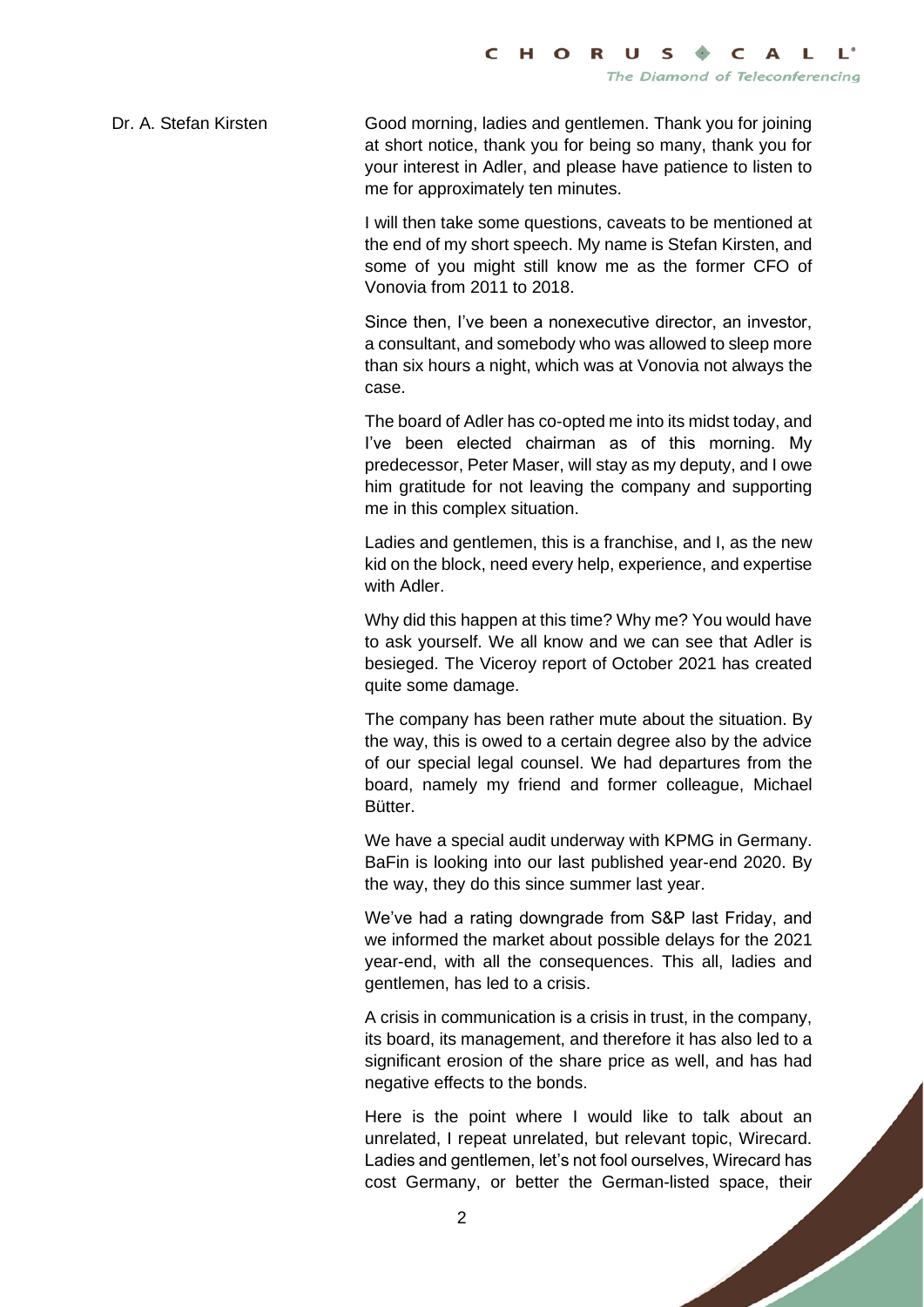governance, their checks and balances, a lot of credibility. And rightly so.

But this is a fact against which we have to battle uphill to regain confidence in our own company. All these effects which I've just mentioned have been clearly seen by the board, and one consequence is now my appointment after the resignation of Michael Bütter.

By the way, that was completely unrelated to Adler, as we stated very clearly in our ad hoc. So, how do I define my mandate? The company has to get its act together, and there I will help and support the managing directors, Maximilian Rienecker, Thierry Beaudemoulin, as well Sven-Christian Frank.

We will work as good and as quickly as possible with KPGM Germany to come to an end of the special audit. As I speak, I do not have any knowledge about any things on timing or even results, because I intend to meet KPMG this afternoon.

When the report comes in, we will publish the results as quickly as legally possible. This report will show our statements about three areas which were highlighted by the Viceroy report, related party transactions, portfolio evaluation, and the loan-to-value definition.

First contact with KPMG has been the day after the Viceroy report. They are mandated since October 21<sup>st</sup> last year. Once we have a firm date for the conclusion, we will immediately inform the market. I am expecting a clear statement of facts and resulting recommendations wherever relevant, and I expect the chips to fall as they fall.

So, there will be no pre-emptive measures by this board in the meantime. Our goal now is to help KPMG with a level playing field, so that they can come to conclusions on the best data available.

The company will then reflect this special audit report if necessary, and only if necessary, in its 2021 year-end accounting. This will be audited by KPMG Luxembourg and will be published as usual.

Afterwards, I will accompany the senior management in its efforts to present and explain the results to the equity as well as the debt markets.

We will also then see in the board together which consequences the last year has for our governance. My personal guidance, which I'd like to follow, is to keep the good and improve what needs improving.

I can also confirm that BaFin has selected the 2020 year-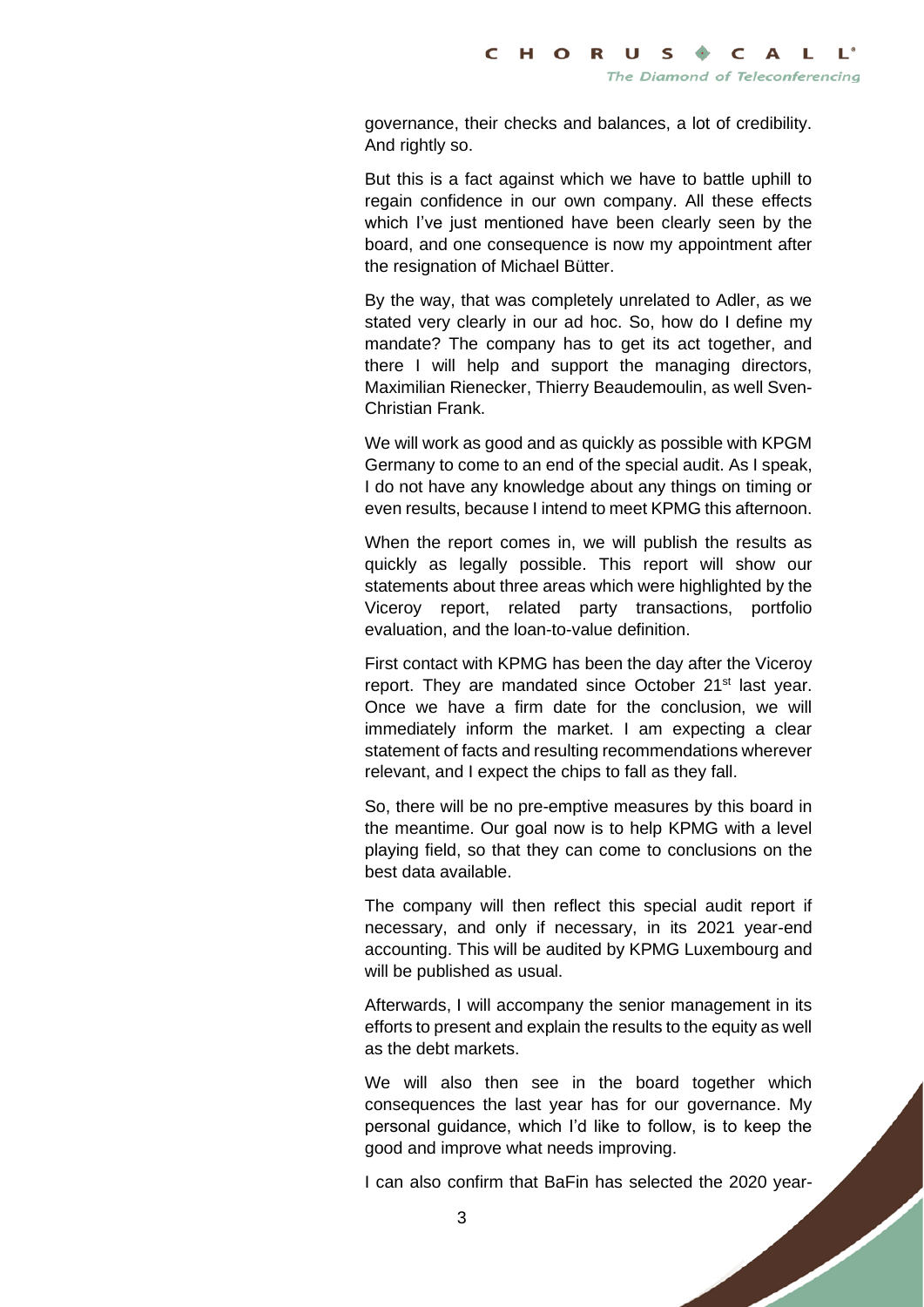end for an event-driven review. For the Germans amongst you, it's an "anlassbezogene Überprüfung", a fantastic bureaucratic German word.

We have received notice, I think in August last year already, and have received their questions. We will answer them as quickly as possible. Such a review is neither a surprise nor damaging for any party.

We will work as good as quickly as possible with BaFin to come to a satisfying end of this audit as well. Due to the clear correlation this has had towards the share price, I expect the board to comment on the results once they're known.

By the way, the process didn't get delayed by Adler. BaFin changed the way how they audit companies. You might have seen that the Financial Reporting Enforcement Panel, FREP, ceased to exist on 31<sup>st</sup> December, and therefore you had a change of guards, a change of hands, and we will accompany this process as professionally as every listed company does.

Ladies and gentlemen, one of the prerequisites for all this is my personal independence, which is why I resigned from four property related mandates today, to avoid even the slightest appearance of any conflict of interest.

My independence in every direction also gives me the means to be unswerving and consequent in governance questions. In my view, this is one of the key factors of the future of Adler.

As much as the special audit and its repercussions and the Viceroy report and all these things have resonated in the markets, let us not forget the successes of the last months. Closing of a disposal of approximately 15,500 units to LEG, net cash of approximately 800 million received end of December 2021.

Signing of a disposal of approximately 14,400 units to KKR Velero, net cash of approximately 600 million expected in the upcoming months. And the sale of a 7% stake in Brack Capital, plus a grant of an irrevocable tender commitment for the remaining shares.

Proceeds of at least 840-million plus in the case of LEG, drawing the option, which we consider most likely or we wouldn't have done it.

This all has led to a significant deleveraging of the company, bringing us not only close, but clearly below the 50% LTV target, which has been reached with the disposals. If Brack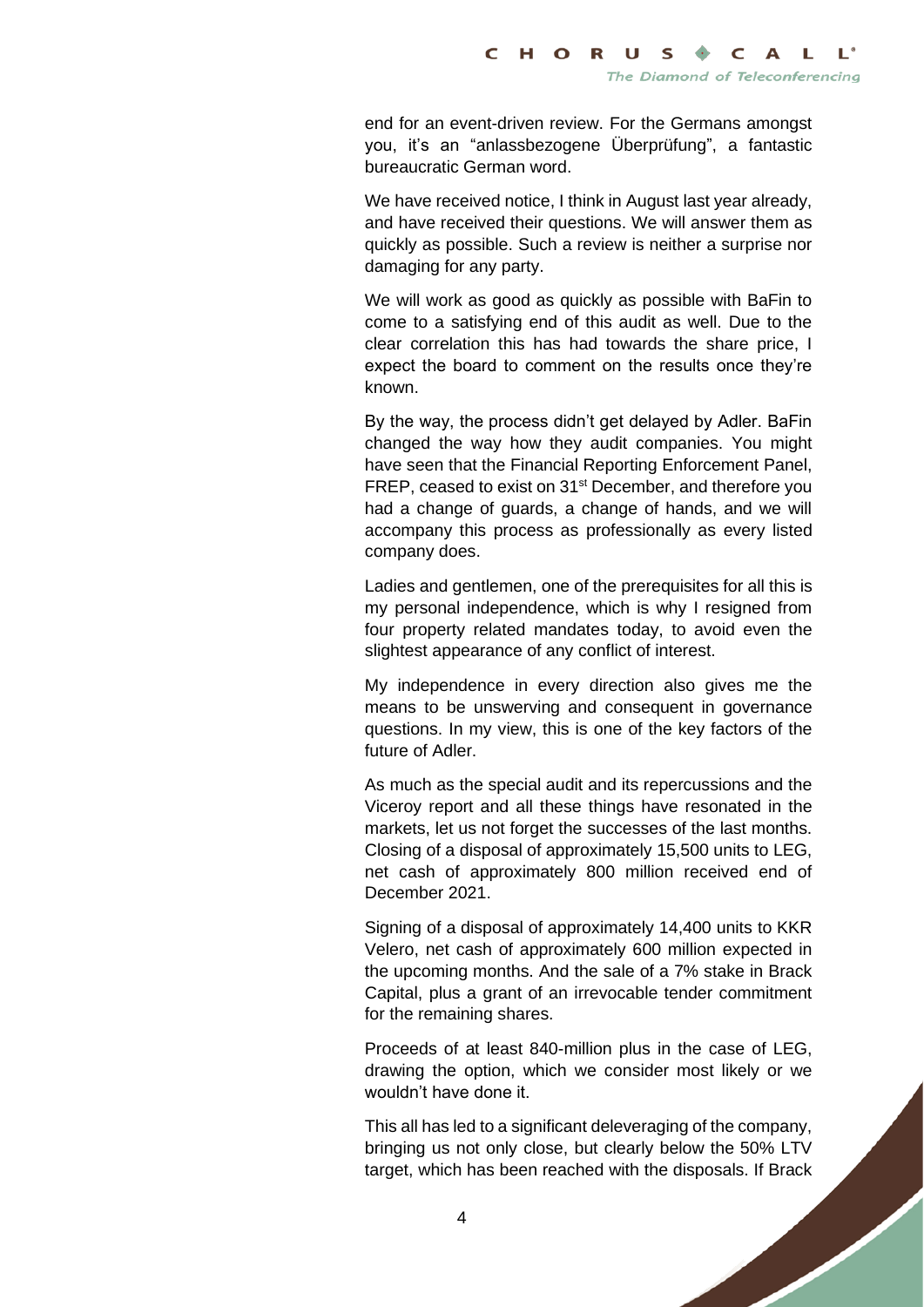also flies, we will be in the lower 40%, or around 40% or even lower.

This all, by the way, is not a result of the Viceroy report, so let's not fool ourselves here. Just think about the timing and how long it takes to get deals like this together. This was already in the making, because the board had that shift in thinking already.

Ladies and gentlemen, before I take any questions, please allow me to articulate some caveats. I will not, I repeat not, speculate about any details on the special audit BaFin or the board reaction to it. Why?

A, because our lawyers advise it. But B, first and foremost, because I have no clue about these facts. All my knowledge is from public sources only. I know what you know. I will also not speculate about the 2021 numbers for all the same reasons. With that, please fire away. Stuart, over to you.

Stuart Thank you, Stefan. Ladies and gentlemen, at this time we will begin the question-and-answer session. Anyone who wishes to ask a question may press star followed by one on their touchtone telephone.

> If you wish to remove yourself from the question queue, you may press star followed by two. If you're using speaker equipment today, please lift the handset before making your selections. Anyone who has a question may press star followed by one at this time.

> One moment for the first question, please. First question is from the line of Sander Bunck from Barclays. Please go ahead.

Sander Bunck **Hi. Good morning, team. Good morning, Stefan. Nice to** have you back on the listed side. It's Sander here, from Barclays. A couple of questions from me.

> The first one, I was just wondering, you mentioned that you resigned from I think four property related board positions today. I was just wondering which boards those were.

> And the question I had was, I'm just curious about who approached you for this position, and why you decided to accept this position at this point in time.

Dr. A. Stefan Kirsten Sander, thank you. The four boards, the most important one is actually the chairmanship at Vonovia Finance B.V., which is the bond financing arm of Vonovia. I also resigned from the advisory board role at Amir Dayan's Vivion, in Luxembourg.

I'm an advisor to a fund called Foundamental, which is doing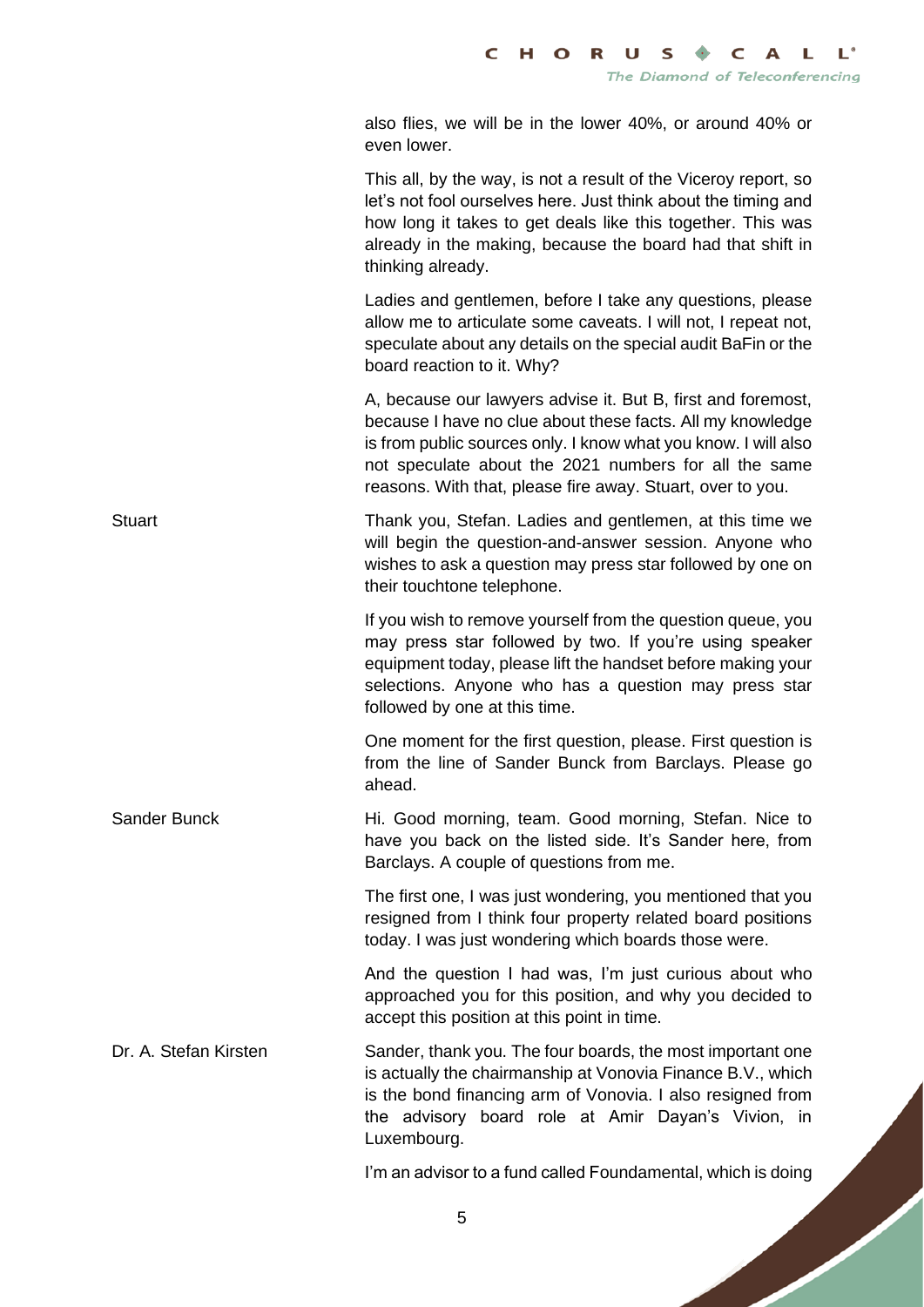building things. I resigned there too. And last but not least, there is a very ambitious German family holding, the socalled Banner Holding, who directly compete in the market when they buy and sell residential real estate. There I was in the advisory board too.

It's a matter of hygiene and also of time management, but first and foremost of hygiene, to immediately resign. I couldn't tell them anything earlier, so that all happened between seven and eight o'clock this morning.

I was approached by Mr Maser, and after Michael Bütter resigned, and he obviously put in a good word for me, I got contacted. That happened I think on 3rd February, and we discussed whether or not I can work as a consultant for the company. So, I got NDA'd on the fourth.

And I spent a week in the US. I was reading some things, but not going into any meetings because of my eight hours' time difference to Arizona. And Peter and I discussed a lot of things yesterday, and we came up with, why don't we fill the vacancy? And why don't I, with my current skillset, take on the chairmanship, and he steps a little bit back?

And I think this is good news because we and the board can now have a fresh start. I'm independent, I'm hopefully qualified, that's a judgement you guys have to make, and I will put my work into this. Sander, does this answer your question?

please press star followed by one on your touchtone

more questions. There's a question from the line of Peter Yu

Sander Bunck It does. Thank you very much.

telephone.

Dr. A. Stefan Kirsten Thank you.

Stuart **As a reminder, if anybody would like to ask a question,**  $\overline{a}$ 

Dr. A. Stefan Kirsten This is Stefan again. Silver bullet chance. Come on.

Stuart Please press star followed by one if you'd like to ask any

Peter Yu **Hey, Stefan. I've just got a quick question**, just in terms of you mentioned that the level of information you have in the company is similar from us on the outside. It's just if the discussions with Peter Maser more recently have increased that knowledge, or any more details on your own due diligence in the company would be quite helpful.

Dr. A. Stefan Kirsten Yes, you can assume that everything which is on their website has been read by me. Don't quiz me on it, but you can assume it. That's the first point. The second aspect is,

from Amundi. Please go ahead.